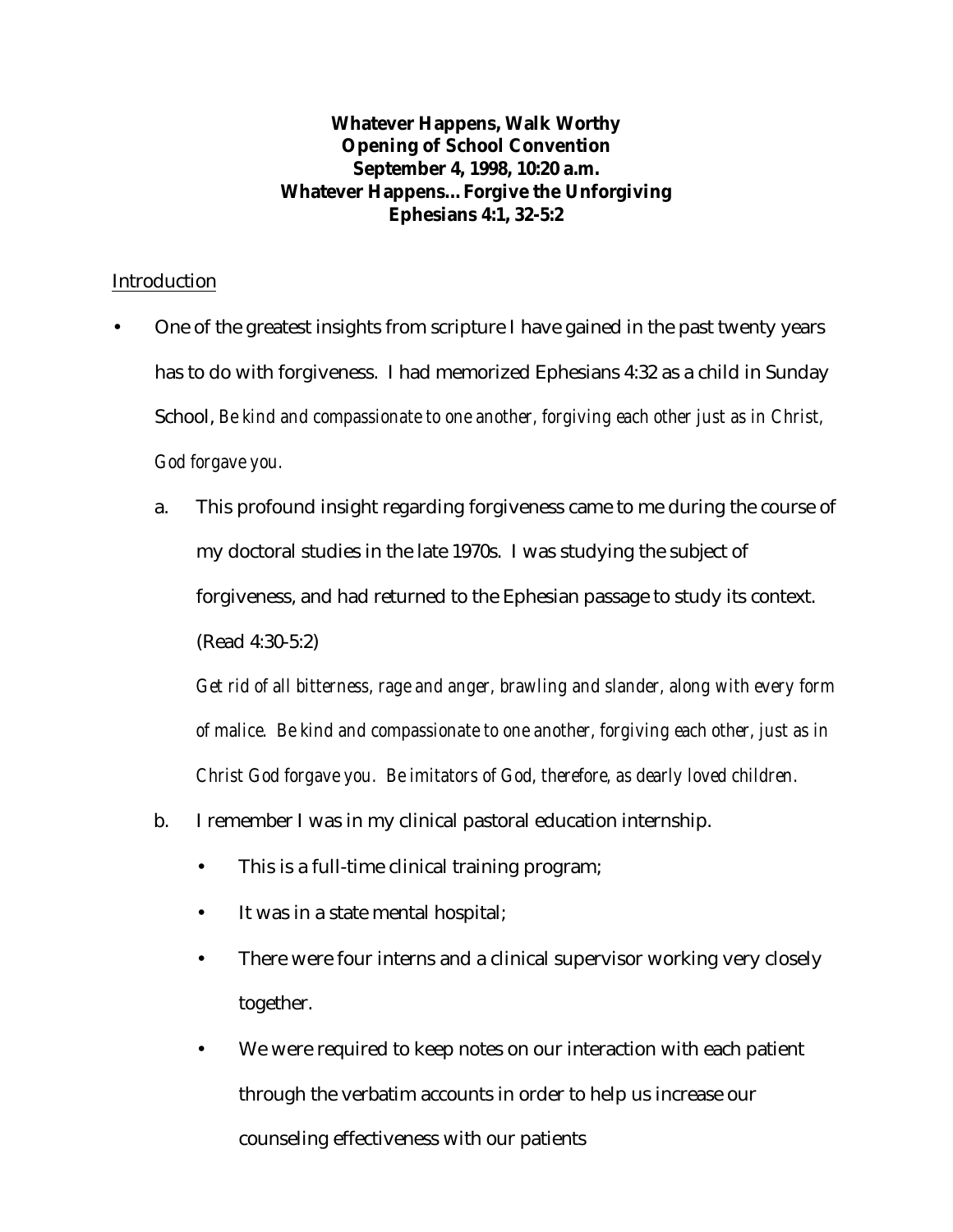- I soon discovered that the clinical supervisor used these verbatim reports to analyze what I said and what I did not say with certain patients.
- In other words, I found out rather quickly that the clinical training was designed to help me improve my effectiveness with patients, but just as importantly, was designed to help me gain a better understanding of myself.
- c. It was during this internship that one day my clinical supervisor said to me, "Fairbanks, when are you going to get your father off your shoulder?"
	- I was rather offended by his remarks, and rather abruptly stated to my supervisor, "My father has been dead for five years." To which he replied, "You didn't answer my question."
	- I really don't recall how my supervisor knew about my father. Perhaps I had shared some information about Dad during the internship.
	- My father was an alcoholic. He did not provide for the family. During high school, I worked every evening to earn money for food for our family. He laughed at me and said cruel things about my potential success in college.
- d. You can imagine the words of my supervisor caught my attention. "Fairbanks, when are you going to get your father off your shoulder." He continued, "Not only do you have your father looking over your shoulder on everything you do, you are walking through life with your fist up in your father's face, as if to say, 'I'll show you. I'll prove I can make it.' And you are miserable inside," my supervisor concluded.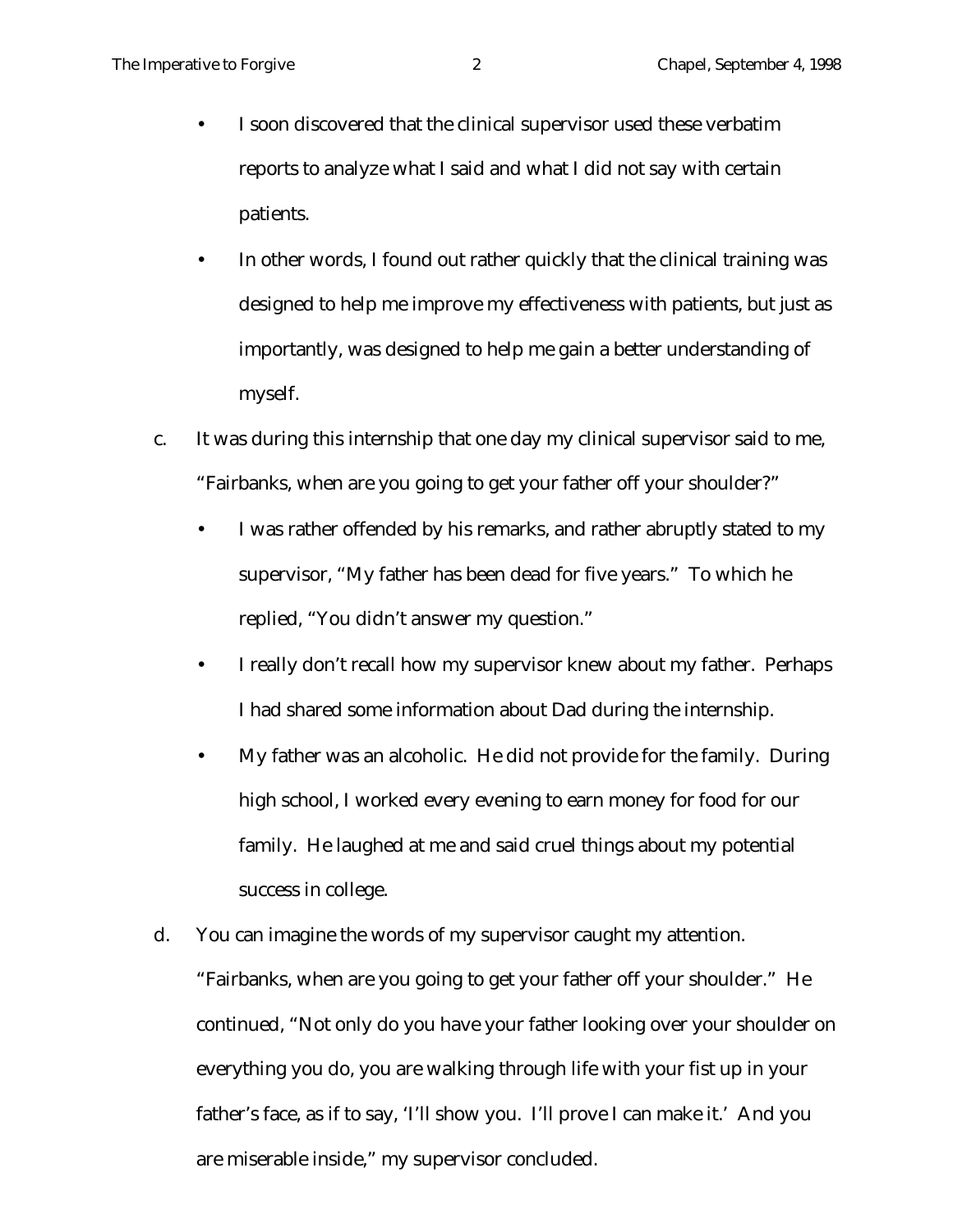- e. It was during this extremely painful period of my life that I began a prolonged study of forgiveness, and especially, the words of Jesus on the cross, "Father, forgive them, they know not what they do." (Luke 23:34)
- f. Let me share with you why these words of Jesus regarding forgiveness were profoundly powerful and life-changing for me.
- g. Look at the three phases in these words of Jesus.
- I. Jesus, on the cross, cried out: "Father, forgive them; they know not what they do!"
	- A. You remember the setting, do you not? (Read Luke 23:32-38)
		- Jesus was being crucified on the cross, between two thieves.
			- The soldiers mocked him.
			- A crown of thorns was placed on his head.
			- A vinegar-like substance was being pushed to his lips.
			- Spikes were nailed in his hands to help hold him on the cross.
	- B. And it was to these individuals Jesus referred when he said, "Father, forgive them, they know not what they do."
		- 1. Was Jesus naïve? Did he really think that those who were killing him did not know what they were doing?
		- 2. Was he blinded to what they were doing and why they were doing what they were doing?
	- C. The profound answers to both of these questions are NO. Jesus was not naïve, nor was he blinded as to the intent of those killing him.

Let's move to the second phase.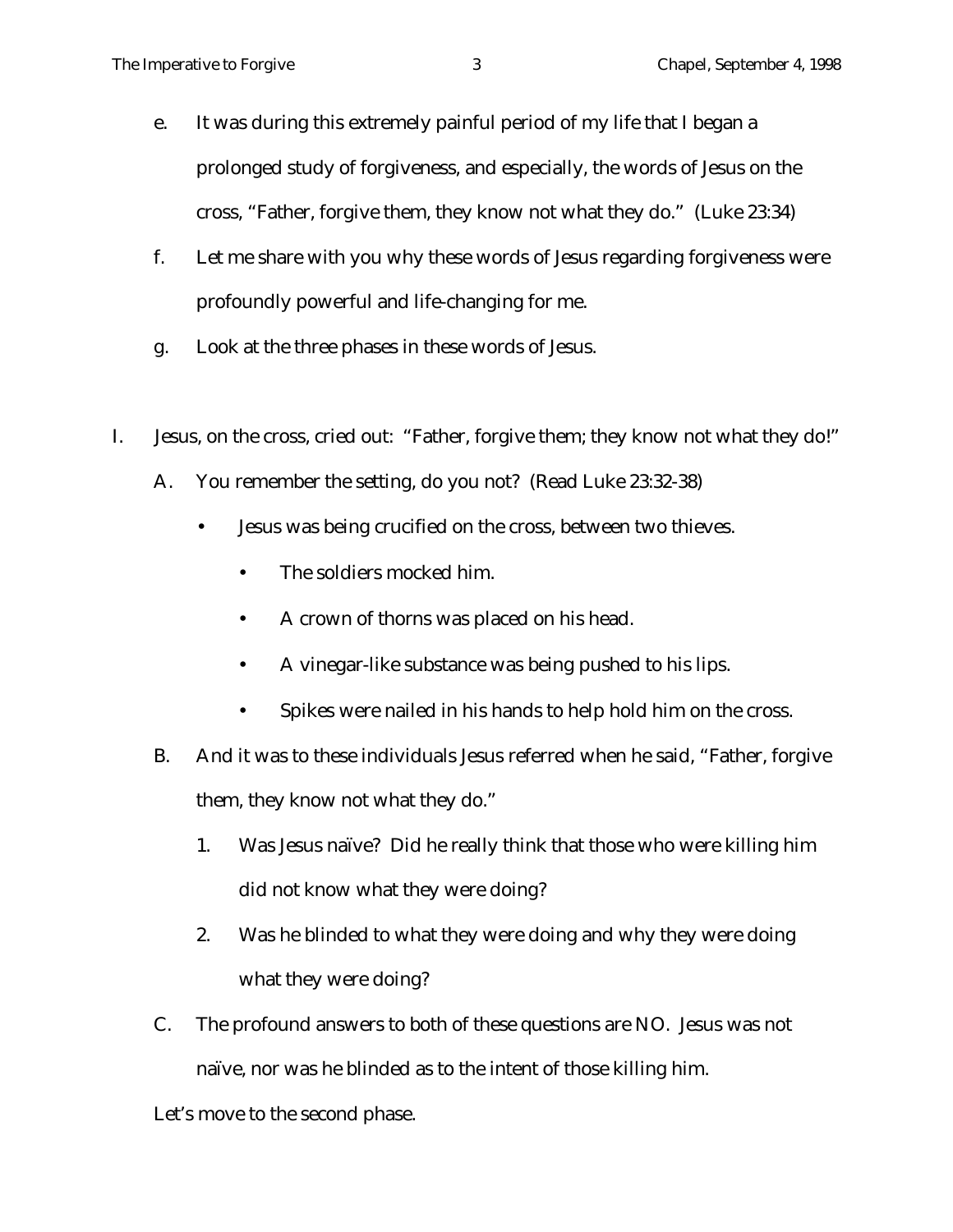- II. Father, forgive them, they know not what they do.
	- A. "Forgive them." Had they asked for forgiveness? NO. No evidence in scripture to support this.
	- B. "Forgive them." Did they realize what they were doing and pause, as if to say to one another, "Enough; he has gotten our message. Let's not go too far."
		- And again, the answer is NO. No evidence that they paused, realized how far they had taken this person, Jesus, on the cross. NO. No remorse on the part of the killers is cited in the scriptures.
	- C. Then why the forgiveness? And here is for me the profound insight that helped me break through the years of accumulated bitterness I had toward my dad.
		- 1. Jesus was not going to permit the "words and deeds" done and said against him to break the relationship between Jesus and the Father.
			- On the cross He could have developed bitterness and resentment for what his perpetrators were doing. Instead, "Forgive them."
		- 2. "But they did not ask for forgiveness," you say. And they did know what they were doing.
			- a. To which I think Jesus would reply, "Their requesting forgiveness before forgiveness is extended is NOT the point."
			- b. Jesus was saying to those who were killing him, "I am not going to permit your evil words and evil deeds to create bitterness and resentment within me which only leads to a rupture of the relationship I have with the Father."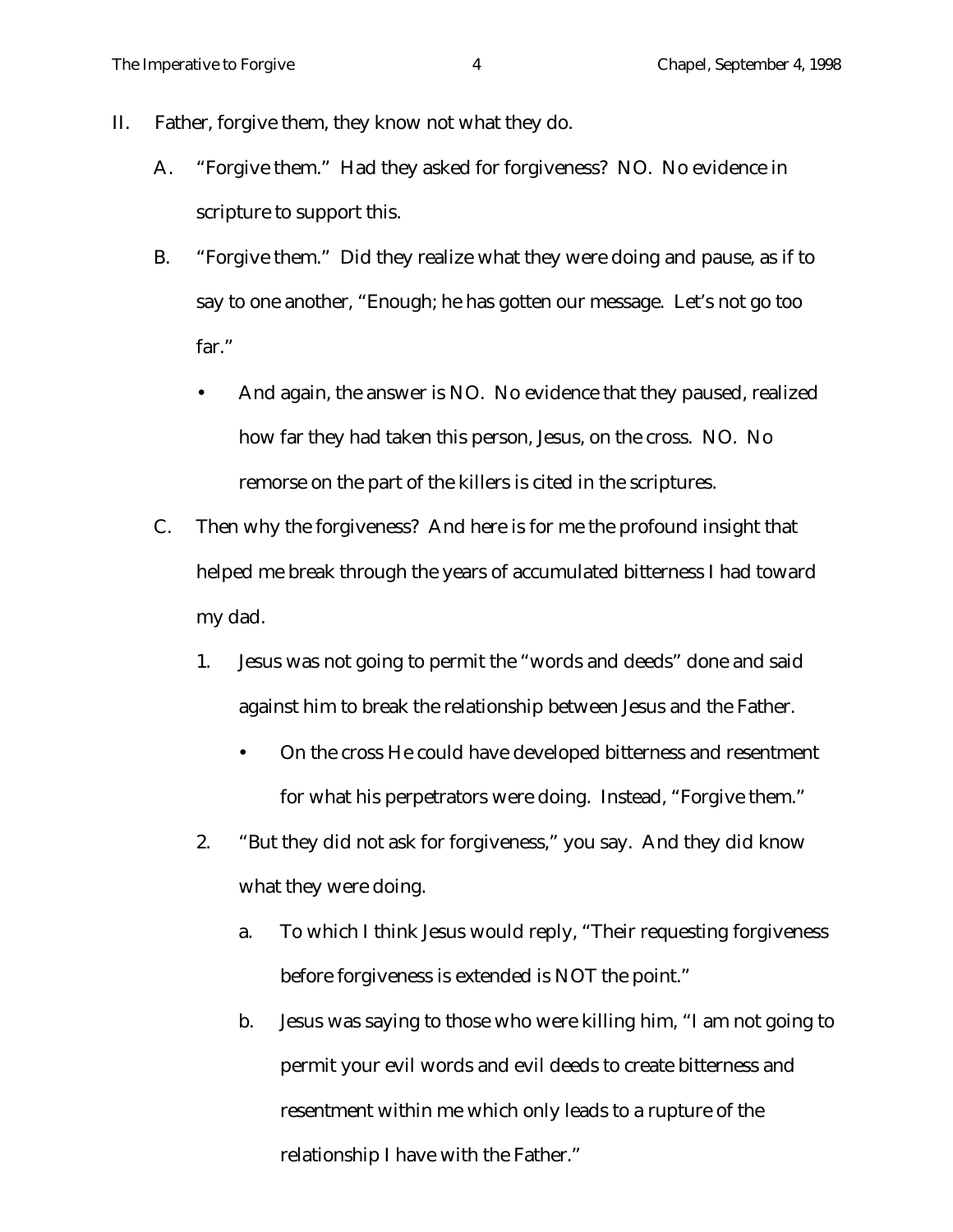- c. In the NT, the most common Greek word for forgiveness means, literally, to release, to hurl away, to free yourself.
- C. Again, this was a profound insight regarding forgiveness.
	- 1. For us who have been hurt by others' words or deeds, we cannot give to those who have wronged us that much control over our lives. Holding onto my hurts only increases the cycle of blame and pain. Only releasing that person, freeing yourself from the grip of preoccupation, can you refocus your energies and affection on God Himself.
	- 2. "Say what you want to say; do what you want to do." "I will not allow what you say or do to create bitterness, anger, and malice within me that causes a break in the relationship I have with the Father." It's just not worth it! I will not relinquish control of my life over to you! I forgive you, I release you, I free myself from you.
- D. Did you notice that the extending of forgiveness by Jesus did not change the situation? Hopefully, the power of forgiveness will loosen the strangle-hold of guilt in the Those killing Jesus did not say, "Wait, he's forgiving us…we need to stop." NO. They continued to kill Jesus.
- E. The difference in the offering of forgiveness was not external or in those who were seeking to bring harm to Jesus.
	- Rather, the offering of forgiveness made all the difference internally in Jesus.
	- "My relationship with the Heavenly Father is far more critical to me than anything others may do or say."
- F. Personal illustration: "Pastor, forgive me!"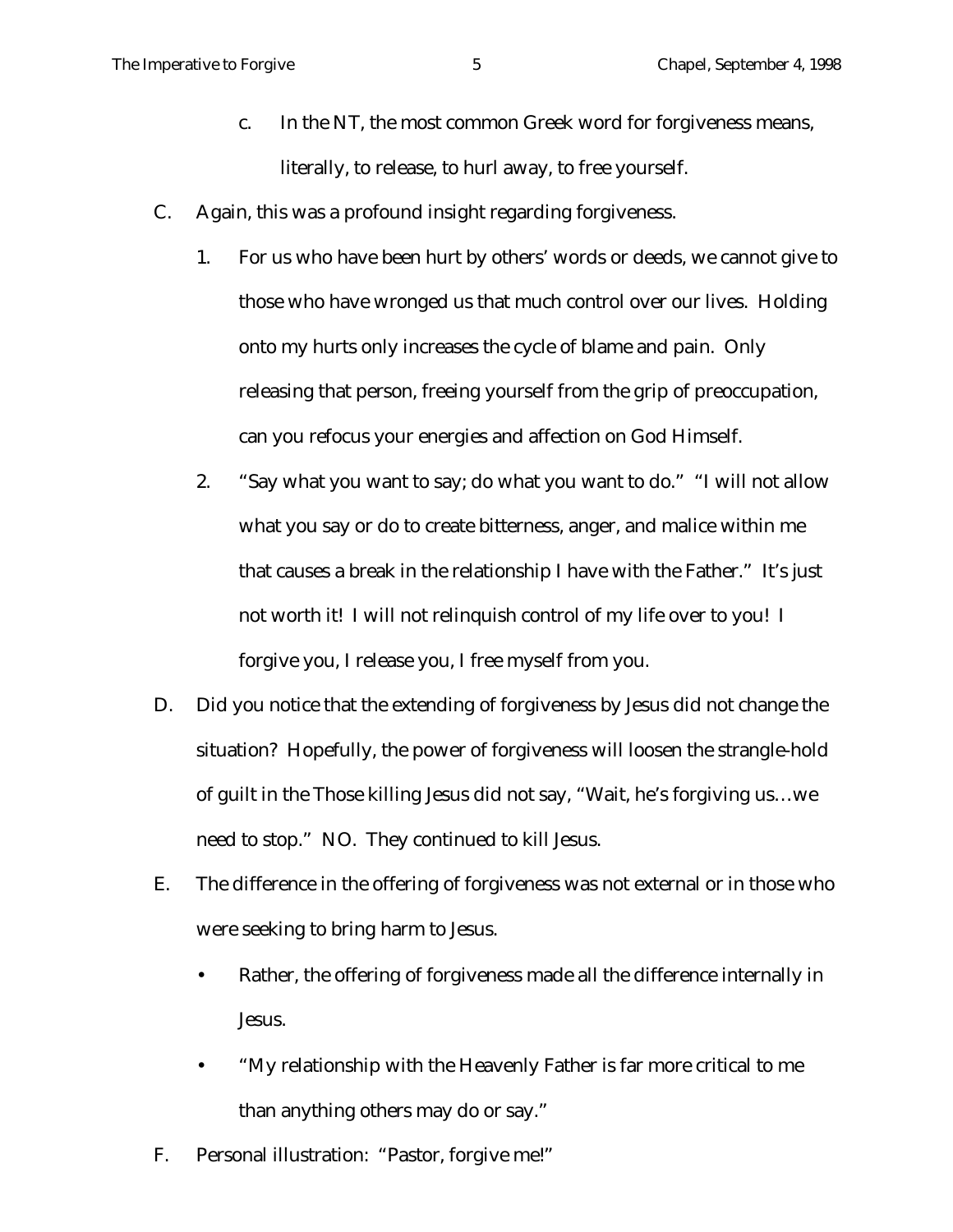Let's look at the third phase in the words of Jesus.

- III. Father, forgive them, they know not what they do.
	- A. "Father…" The more you study these words, the more you realize that these words constitute a prayer. "Father, forgive them, they know not what they do."
	- B. I have come to conclude that the words against Jesus were so strong, the pain He felt was so intense, that Jesus needed on the cross the mighty power of God working through him to forgive those who were killing him.
		- 1. It is as if Jesus was praying, "Father, by Your grace within me, enable me, with divine love, to extend forgiveness to those around me who have not asked to be forgiven."
			- Father, by Your grace within me, enable me with divine power to reach out in forgiveness when there is no evidence that forgiveness extended will change the situation of evil words and deeds said and done against me.
			- Father, by Your grace within me, enable me with divine strength to forgive when I don't have strength from within to forgive with integrity.
			- Father, by Your grace within me, enable me, with divine resources that come only from You, to forgive because my relationship with You is so much more important and vital than the words or deeds done or said against me.
			- Father, I will not permit others to hold me in bondage, through the resentment and bitterness I could harbor, created through their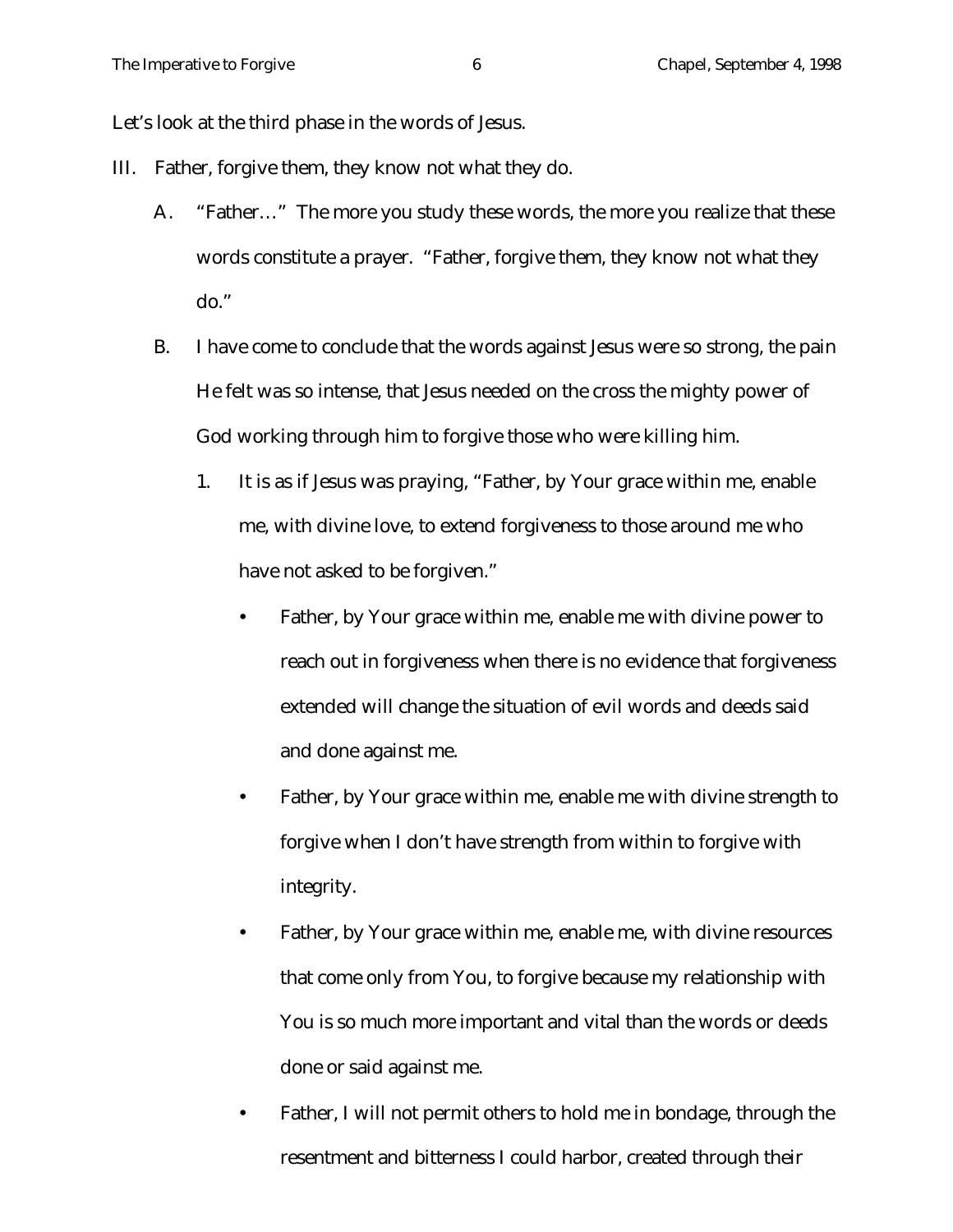words and deeds. It's not worth the breach in the relationship I have with the Father.

- "Father, forgive them, for they know not what they do."
- 2. *Grace alone He will provide,*

*Strength unknown He does supply,*

*Christ in us, our Cornerstone.*

*We will go forth by grace alone.*

3. Our task is to forgive, God will be the judge.

## **Conclusion**

- I have been reading for devotions at night Phillip Yancey's latest book *What Is So Amazing About Grace?*
	- ∗ He talks about the terrible "logic" of unforgiveness and "ungrace" individuals/ families/countries
		- ⇒ "He doesn't deserve to be forgiven…"
		- ⇒ "She hasn't asked for forgiveness."
		- $\Rightarrow$  "Look at what they have done to me."
	- ∗ Illustration (pg. 123) –

"Walter Wink tells of two peacemakers who visited a group of Polish Christians ten years after the end of World War II. 'Would you be willing to meet with other Christians from West Germany?' the peacemakers asked. 'They want to ask forgiveness for what Germany did to Poland during the war and to begin to build a new relationship.'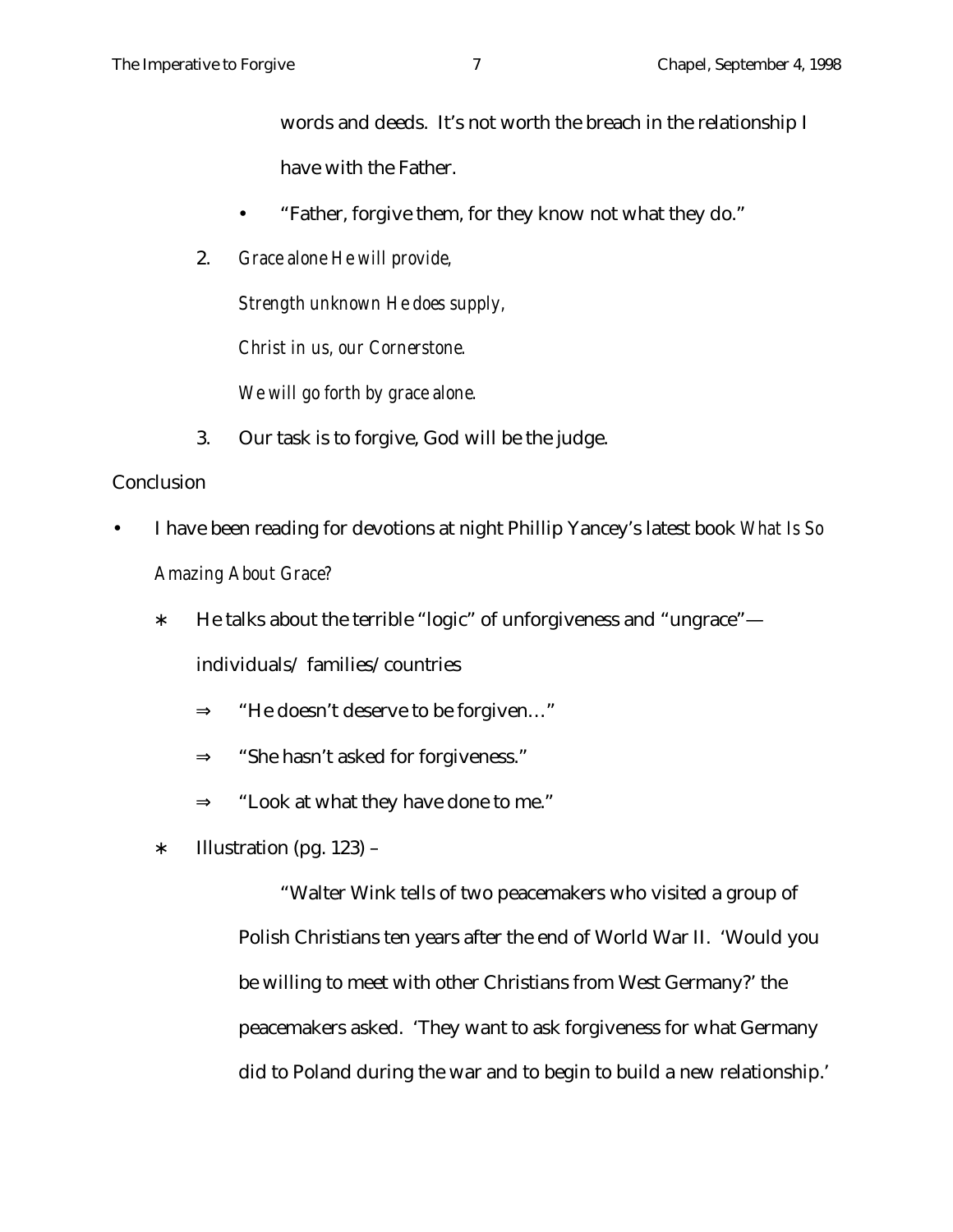"At first there was silence. Then one Pole spoke up. 'What you are asking is impossible. Each stone of Warsaw is soaked in Polish blood! We cannot forgive!'

"Before the group parted, however, they said the Lord's Prayer together. When they reached the words 'forgive us our sins as we forgive…,' everyone stopped praying. Tension swelled in the room. The Pole who had spoken so vehemently said, 'I must say yes to you. I could no more pray the Our Father, I could no longer call myself a Christian, if I refuse to forgive. Humanly speaking, I cannot do it, but God will give us his strength!' Eighteen months later the Polish and West German Christians met together in Vienna, establishing friendships that continue to this day."

∗ Reminds me of Luke 6:37-38

*Do not judge, and you will not be judged. Do not condemn, and you will not be condemned. Forgive, and you will be forgiven. Give, and it will be given to you. A good measure, pressed down, shaken together and running over, will be poured into your lap. For with the measure you use, it will be measured to you.*

- ∗ Yancey also talks about the uncommon spirit of forgiveness and grace
- ∗ But, he concludes, the illogic of grace and forgiveness is precisely the gospel message. *While we were yet sinners, Christ died for us.*
- Listen again to Ephesians 4:1, 31-32; 5:1-2

*<sup>1</sup>As a prisoner for the Lord, then, I urge you to live a life worthy of the calling you have received. <sup>31</sup> Get rid of all bitterness, rage and anger, brawling and slander, along with every form of malice. <sup>32</sup> Be kind and compassionate to one another, forgiving each other, just as in Christ God forgave you. 1 Be imitators of God, therefore, as dearly loved children 2 and*